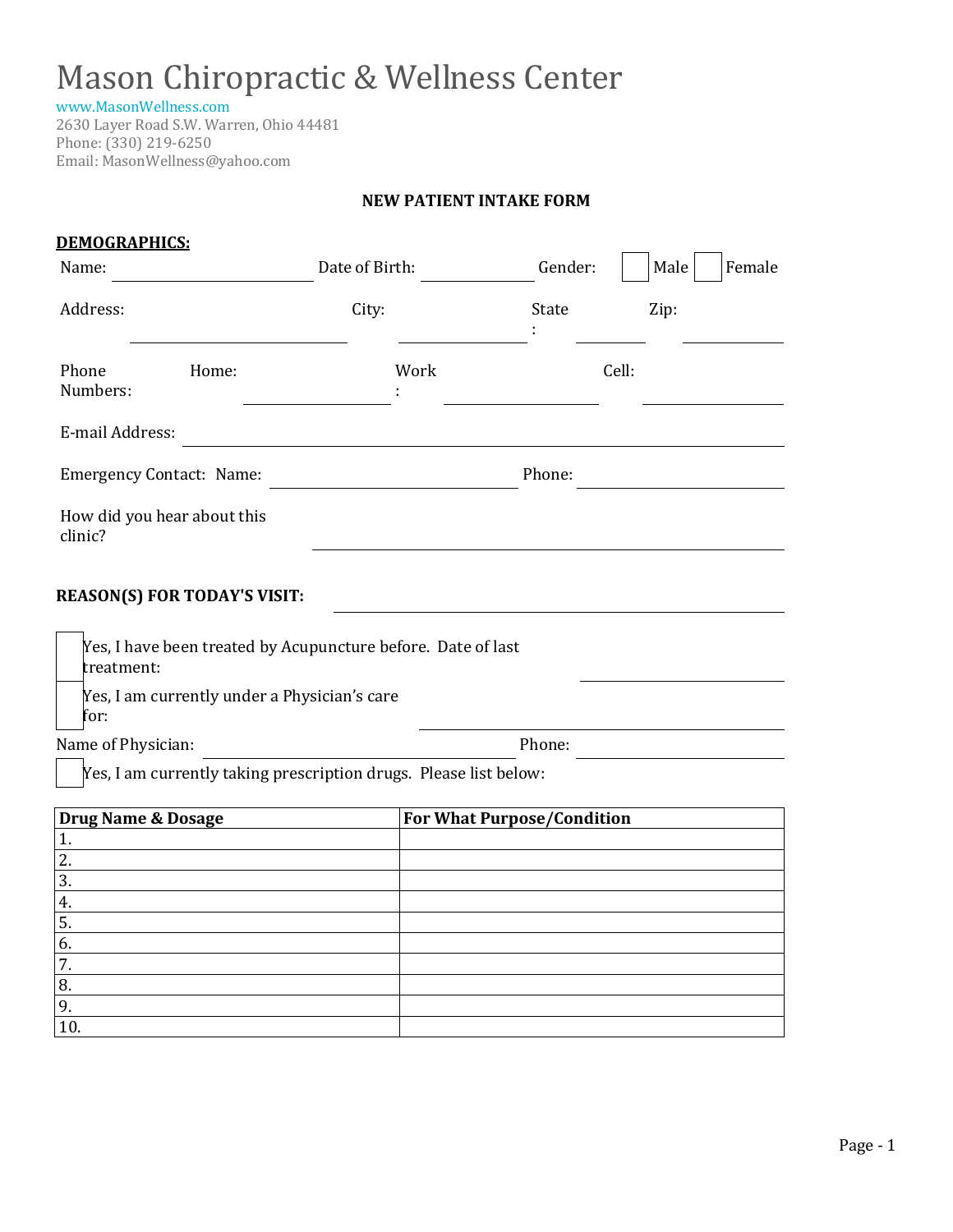[www.MasonWellness.com](http://www.masonwellness.com/)

2630 Layer Road S.W. Warren, Ohio 44481 Phone: (330) 219-6250 Email: MasonWellness@yahoo.com

Yes, I am currently taking supplements and/or vitamins. Please list below:

| Supplement/Vitamin Name & Amount | <b>For What Purpose/Condition</b> |
|----------------------------------|-----------------------------------|
| T,                               |                                   |
| 2.                               |                                   |
| 3.                               |                                   |
| 4.                               |                                   |
| <sup>1</sup> 5.                  |                                   |
| 6.                               |                                   |
| 7.                               |                                   |
| 8.                               |                                   |
| 9.                               |                                   |
| 10                               |                                   |

| Yes, I have an infectious disease. Please |  |
|-------------------------------------------|--|
| describe:                                 |  |

| Yes, I have allergies. Please indicate: |
|-----------------------------------------|
| Foods - Describe:                       |
| Medications - Describe:                 |
| Bites/Stings - Describe:                |
| Seasonal - Describe:                    |
| Animals - Describe:                     |
| Other - Describe:                       |

**FAMILY MEDICAL HISTORY:** (Please check if any of the following applies to any family members)

| <b>AIDS</b>              | Alcoholism             |  |                      | Allergies             |  | <b>High Blood Pressure</b> |  |         |
|--------------------------|------------------------|--|----------------------|-----------------------|--|----------------------------|--|---------|
| Asthma                   | Diabetes, Type I or II |  | <b>Heart Disease</b> |                       |  | Cancer                     |  |         |
| Seizures                 | Stroke                 |  |                      | <b>Mental Illness</b> |  | Other:                     |  |         |
| Describe:                |                        |  |                      |                       |  |                            |  |         |
| Mother's<br>Health:      |                        |  |                      | Living                |  | Deceased                   |  | Unknown |
| Father's<br>Health:      |                        |  |                      | Living                |  | Deceased                   |  | Unknown |
| Siblings?                | Health:                |  |                      | Living                |  | Deceased                   |  | Unknown |
| Grandparent's<br>Health: |                        |  |                      | Living                |  | Deceased                   |  | Unknown |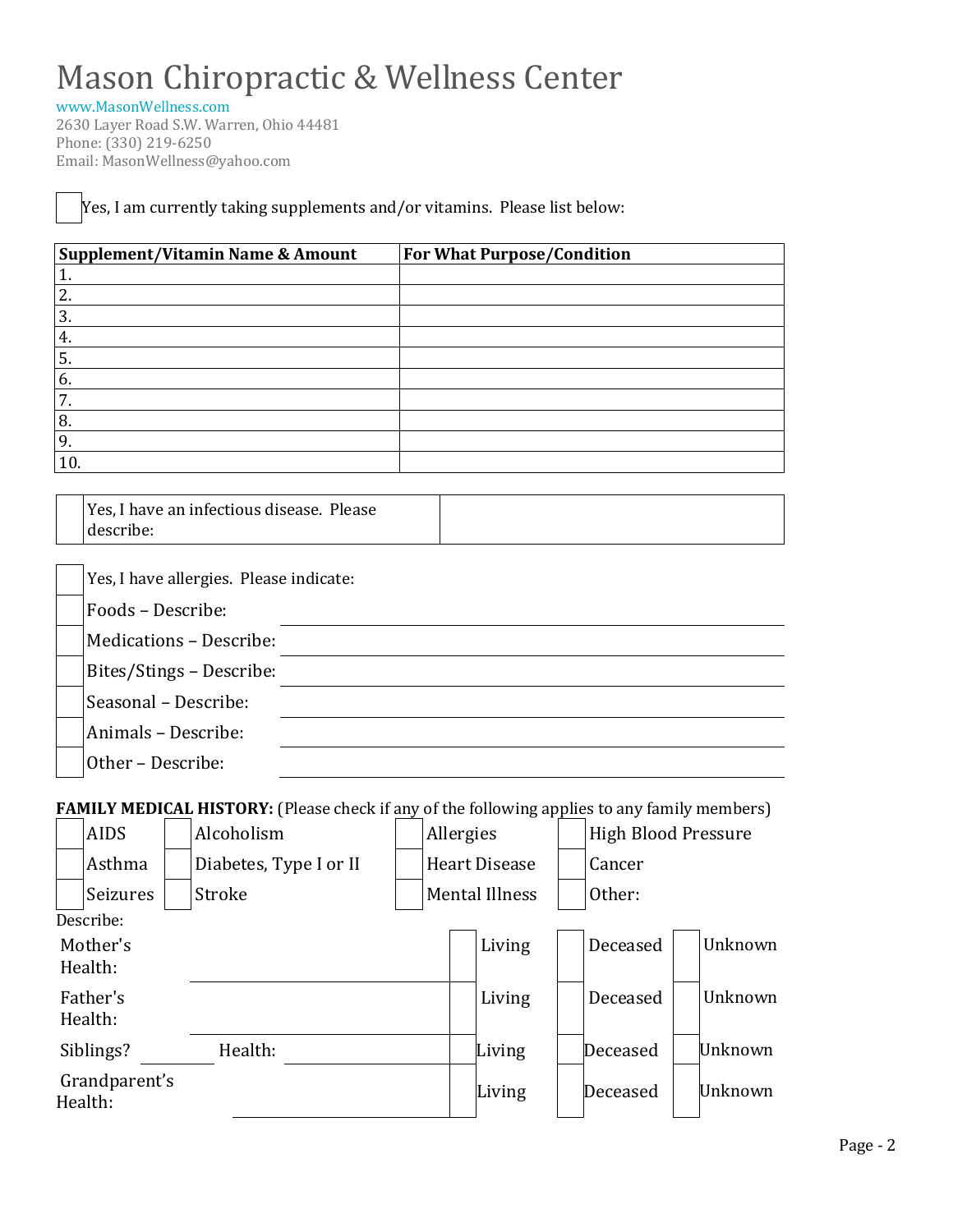[www.MasonWellness.com](http://www.masonwellness.com/)

2630 Layer Road S.W. Warren, Ohio 44481 Phone: (330) 219-6250 Email: MasonWellness@yahoo.com

### **PERSONAL HEALTH HISTORY:** (Please check if any of the following apply)



Significant Trauma (auto accidents, falls, etc. Please list with approx. date of injury):

#### **CURRENT SYMPTOMS:** (Please check if any of the following apply)



### **LIFE STYLE:** (Please check if any of the following apply)

| Live Alone               | <b>Work 9-5</b>            | <b>Exercise Seldom</b>        |
|--------------------------|----------------------------|-------------------------------|
| Live with                | Work 2nd Shift             | <b>Exercise Occasionally</b>  |
| Spouse/Significant Other |                            |                               |
| Live with Roommate(s)    | Work 3rd Shift             | <b>Exercise Often</b>         |
| Live with Parents        | Work Inconsistent Hours    | Enjoy Hobby                   |
| Live with Children       | Manage Own Business        | Religious                     |
| Enjoy your Work          | Unemployed                 | Spiritual Connection          |
| Enjoy your Home          | <b>Student Full Time</b>   | <b>Student Part-Time</b>      |
| Enjoy your Social Life   | <b>Have Family Support</b> | <b>Have Financial Support</b> |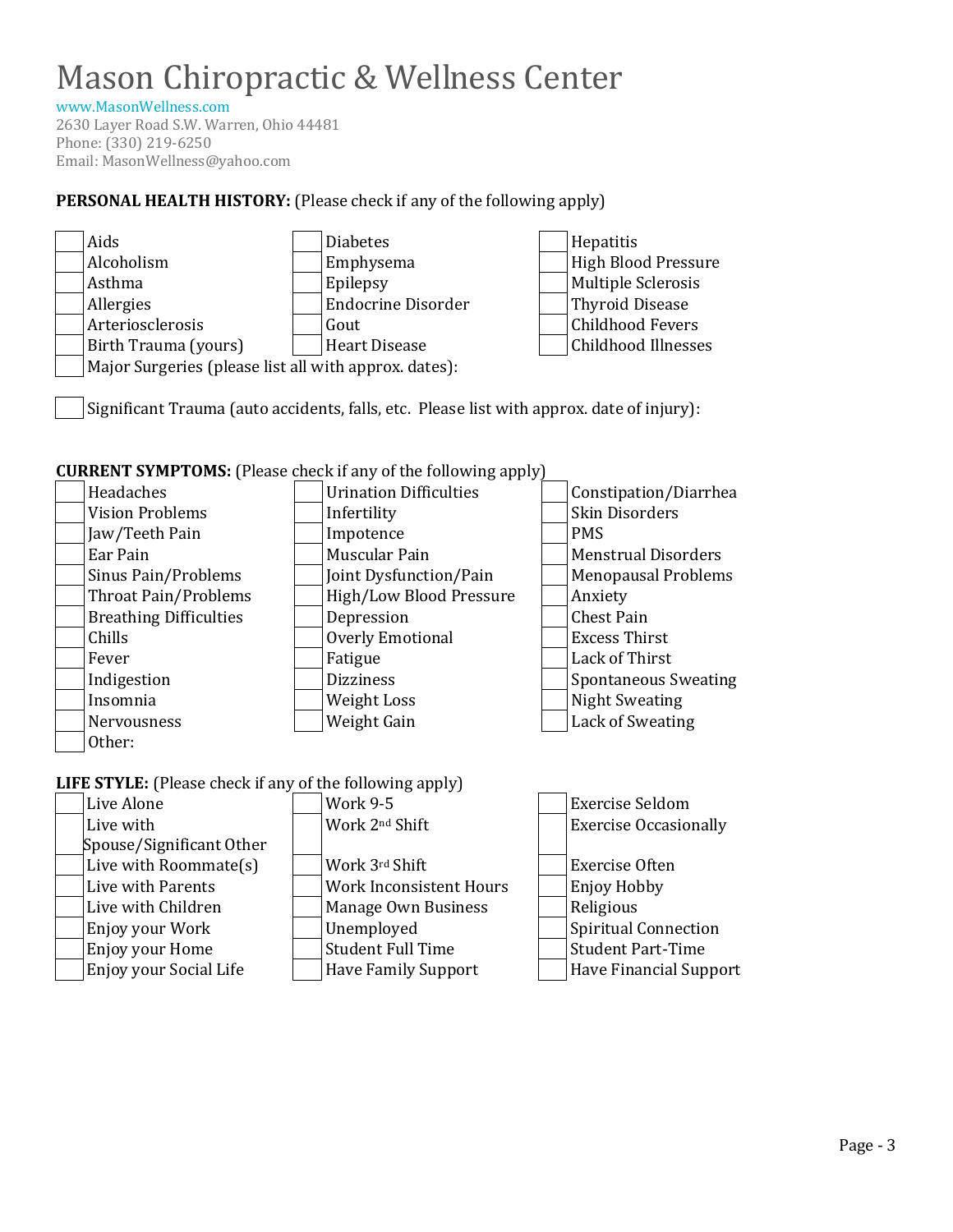[www.MasonWellness.com](http://www.masonwellness.com/)

2630 Layer Road S.W. Warren, Ohio 44481 Phone: (330) 219-6250 Email: MasonWellness@yahoo.com

### **DIET AND PERSONAL HABITS:** (Please check if any of the following apply)



#### **ADDITIONAL INFORMATION ABOUT YOURSELF:** (Please write here)

# **Please check if you experience any of the following on a regular basis:**

#### **HEAD, EYES, EARS, NOSE, THROAT:**

| Glasses                  | Ear Ringing             | <b>Teeth Removed</b>     |
|--------------------------|-------------------------|--------------------------|
| Night Blindness          | <b>Hearing Loss</b>     | <b>Numerous Cavities</b> |
| Eye Strain               | Earaches                | Teeth Grinding           |
| Eye Pain                 | Ringing in Ears         | TMI                      |
| Red Eyes                 | Headaches               | <b>Gum Problems</b>      |
| <b>Itchy Eyes</b>        | <b>Migraines</b>        | Lip Sores                |
| Spots in Eyes            | Concussions             | <b>Mouth Sores</b>       |
| Spots in Visions         | Throat Drainage         | <b>Excessive Saliva</b>  |
| <b>Blurred Vision</b>    | Throat Tickle           | <b>Facial Pain</b>       |
| Glaucoma                 | Sore Throat             | <b>Facial Numbness</b>   |
| Cataracts                | Swollen Glands          | Sinus Problem            |
| <b>Nosebleeds</b>        | Lump in Throat          | Sinus Drainage           |
| <b>Heaviness of Head</b> | <b>Enlarged Thyroid</b> |                          |
|                          |                         |                          |

### **RESPIRATORY** Difficulty Breathing Tight Chest Pleurisy Shortness of Breath  $\vert$  Asthma  $\vert$  Phlegm/Congestion Chronic Cough Wheezing Rattling Sound with Breath Acute Cough **Pneumonia** | | Pneumonia | | | Can't Sleep Lying Down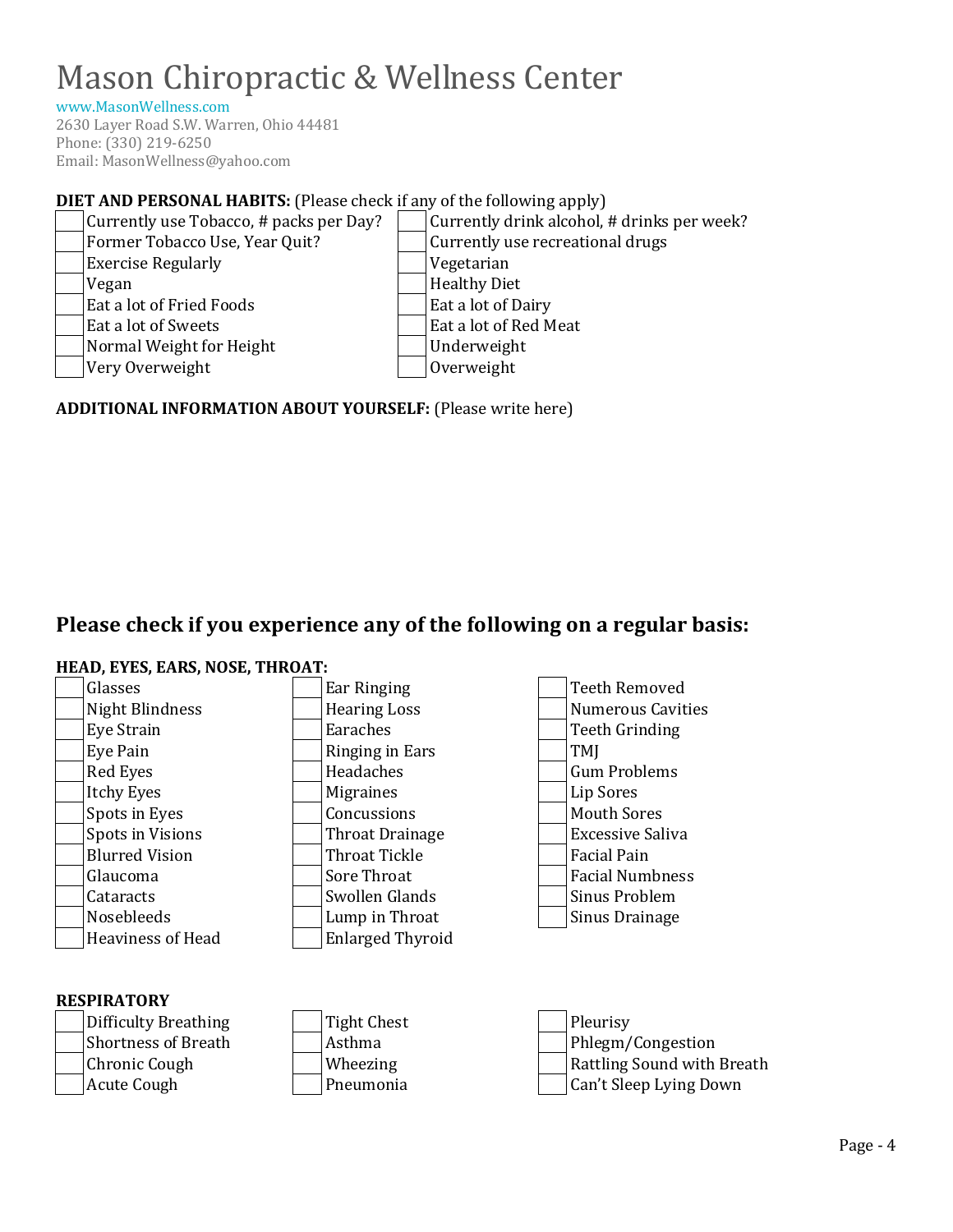### [www.MasonWellness.com](http://www.masonwellness.com/)

2630 Layer Road S.W. Warren, Ohio 44481 Phone: (330) 219-6250 Email: MasonWellness@yahoo.com

| <b>CARDIOVASCULAR</b>                                                                                                                                                                 |                                                                                                                                    |                                                                                                        |
|---------------------------------------------------------------------------------------------------------------------------------------------------------------------------------------|------------------------------------------------------------------------------------------------------------------------------------|--------------------------------------------------------------------------------------------------------|
| <b>Hypertension (High Blood</b>                                                                                                                                                       | <b>Blood Clots</b>                                                                                                                 | <b>Hypertension (Low Blood</b>                                                                         |
| Pressure)                                                                                                                                                                             |                                                                                                                                    | Pressure)                                                                                              |
| <b>Chest Pain</b>                                                                                                                                                                     | Rapid Heart Rate                                                                                                                   | Fainting                                                                                               |
| Palpitations                                                                                                                                                                          | Edema (Swelling)                                                                                                                   | <b>Irregular Heart Rate</b>                                                                            |
| Slow Heart Rate                                                                                                                                                                       | Pacemaker                                                                                                                          |                                                                                                        |
| <b>GASTROINTESTINAL</b><br>Nausea                                                                                                                                                     | Diarrhea                                                                                                                           | Dark Colored Stool                                                                                     |
| Vomiting                                                                                                                                                                              | Constipation                                                                                                                       | <b>Light Colored Stool</b>                                                                             |
| Acid Regurgitation/Reflux                                                                                                                                                             | <b>Use Laxatives</b>                                                                                                               | Mucus in Stools                                                                                        |
| Gas/Flatulence                                                                                                                                                                        | <b>Use Antacids</b>                                                                                                                | <b>Blood in Stools</b>                                                                                 |
| Hemorrhoids                                                                                                                                                                           | Hiccups                                                                                                                            | Use Fiber                                                                                              |
| Rectal Pain/Itching                                                                                                                                                                   | <b>Bloating</b>                                                                                                                    | <b>Use Digestive Enzymes</b>                                                                           |
| Fissures                                                                                                                                                                              | <b>Bad Breath</b>                                                                                                                  | <b>Intestinal Pain</b>                                                                                 |
| <b>Bowel Movement 1x/Day</b>                                                                                                                                                          | <b>Vomiting Blood</b>                                                                                                              | Poor Appetite                                                                                          |
| <b>Bowel Movement Great</b>                                                                                                                                                           | <b>Bowel Movement Less than</b>                                                                                                    |                                                                                                        |
| than 1x/Day                                                                                                                                                                           | 1x/Day                                                                                                                             |                                                                                                        |
| <b>GENITO-URINARY</b><br>Pain with Urination<br><b>Frequent Urination</b><br><b>Urgent Urination</b><br><b>Incomplete Urination</b><br>Increased Libido (Men)<br><b>Kidney Stones</b> | <b>Bed Wetting</b><br>Wake to Urinate<br>Frequent UTI's<br><b>Sexually Transmitted</b><br><b>Disease</b><br>Decreased Libido (Men) | Impotence<br>Premature Ejaculation<br><b>Nocturnal Emissions</b><br><b>Blood in Urine</b><br>Dribbling |
| <b>MUSCULO-SKELETAL</b>                                                                                                                                                               |                                                                                                                                    |                                                                                                        |
| Muscle Weakness                                                                                                                                                                       | Chronic Pain (long-term<br>pain)                                                                                                   | <b>Limited Range of Motion</b>                                                                         |
| <b>Muscle Cramps</b>                                                                                                                                                                  | Acute Pain (short-term pain)                                                                                                       | Arthritis                                                                                              |
| <b>Muscle Spasms</b>                                                                                                                                                                  | Injuries                                                                                                                           | <b>General Aches</b>                                                                                   |
| Joint Pain                                                                                                                                                                            | Muscle Atrophy                                                                                                                     | Location of Pain:                                                                                      |
| Joint Instability                                                                                                                                                                     | Falls                                                                                                                              |                                                                                                        |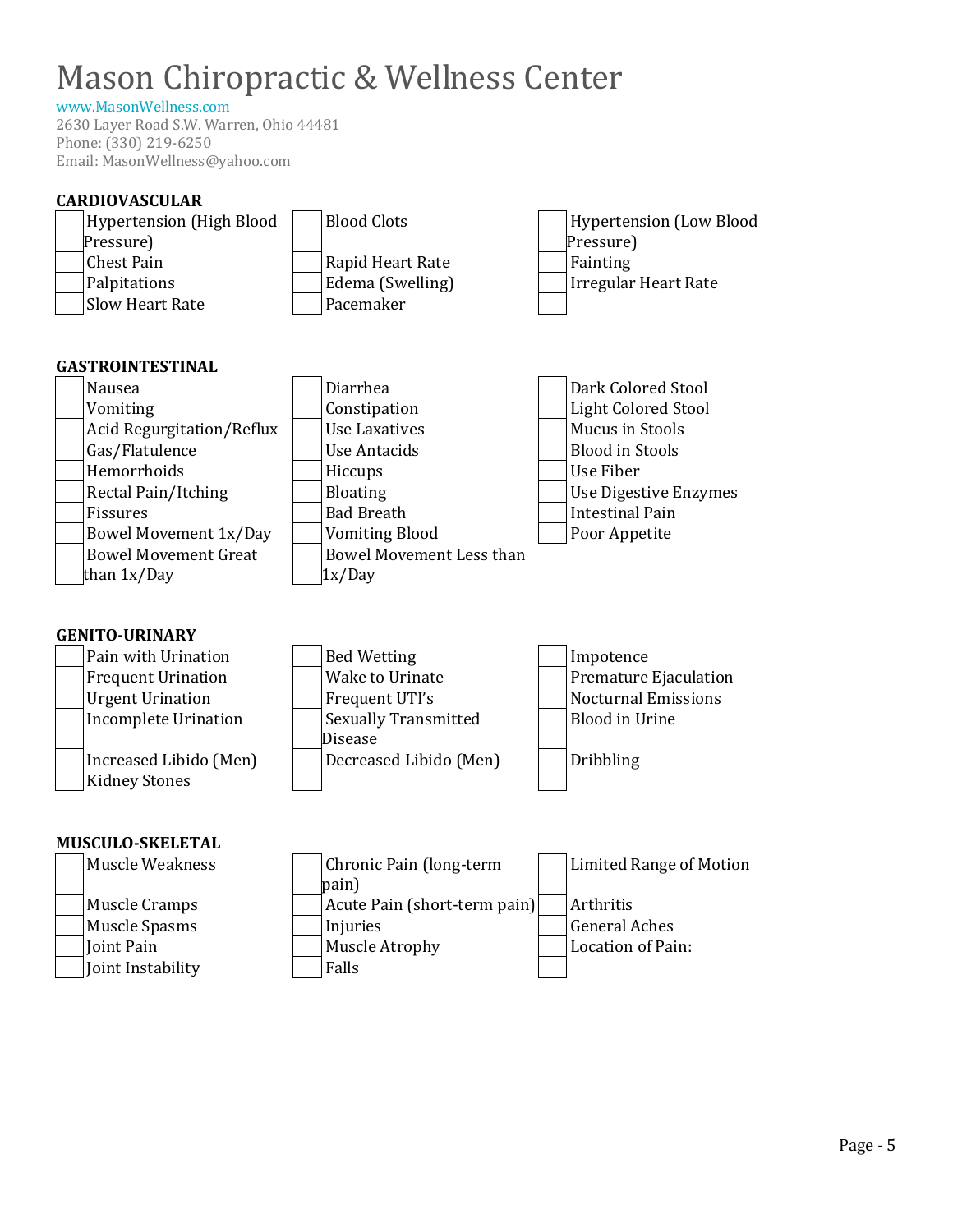### [www.MasonWellness.com](http://www.masonwellness.com/)

2630 Layer Road S.W. Warren, Ohio 44481 Phone: (330) 219-6250 Email: MasonWellness@yahoo.com

| <b>NEUROLOGICAL</b>            |                                  |                                 |
|--------------------------------|----------------------------------|---------------------------------|
| Fainting/Syncope               | <b>Dizziness</b>                 | Vertigo                         |
| Drowsiness                     | <b>Loss of Balance</b>           | Poor Memory                     |
| Tremor                         | Convulsions                      | Paralysis                       |
| Stroke/CVA/TIA                 | Seizures                         | Numbness                        |
|                                |                                  |                                 |
|                                |                                  |                                 |
| NEUROPHYSIOLOGICAL             |                                  |                                 |
| Depression                     | <b>Worry Easily - Anxious</b>    | <b>Abuse Survivor</b>           |
| Irritable                      | <b>Unresolved Grief</b>          | <b>Receiving Counseling</b>     |
| <b>Easily Stressed</b>         | <b>Frightened Easily</b>         | <b>Received Counseling</b>      |
| <b>Easily Frustrated</b>       | Numbness                         | Poor Memory                     |
|                                |                                  |                                 |
|                                |                                  |                                 |
| <b>SKIN AND HAIR</b>           |                                  |                                 |
| Rashes                         | Psoriasis                        | Hair Loss                       |
| Hives                          | Acne                             | Hair Changes                    |
| <b>Ulcerations</b>             | Itching                          | Hair Breaking                   |
| Eczema                         | Dandruff                         | Thin Slow Growing Nails         |
| <b>Fungal Infection</b>        | <b>Premature Graying</b>         | Skin Changes                    |
|                                |                                  |                                 |
| VITALITY AND IMMUNE SYSTEM     |                                  |                                 |
| <b>Frequent Colds</b>          | <b>Chronic Mental Cloudiness</b> | Slow Wound Healing              |
| Frequent Flu                   | Low Energy                       | Tender/Achy All Over            |
| Less Ability to Adapt          | Lethargic                        |                                 |
|                                |                                  |                                 |
| N/A<br><b>GYNELOGICAL</b>      |                                  |                                 |
|                                |                                  |                                 |
| Pregnant                       | Decreased Libido                 | Hysterectomy                    |
| Could be Pregnant              | <b>Increased Libido</b>          | <b>Excess Vaginal Discharge</b> |
| Pregnancies #                  | <b>PMS</b>                       | Vaginal Odor                    |
| Miscarries #                   | Pain Before Menstruation         | <b>Vaginal Sores</b>            |
| Abortions #                    | Pain During Menstruation         | <b>Vaginal Dryness</b>          |
| Pre-Mature Births #            | <b>Pain After Menstruation</b>   | Vaginal Itching                 |
| <b>Use Birth Control Pills</b> | <b>Bone Density Changes</b>      | Vaginal Pain                    |
| Use Birth Control, Other       | <b>Fibrocystic Breasts</b>       | <b>Spotting Between Cycles</b>  |
| <b>Use No Contraceptives</b>   | <b>Breast Lumps</b>              | <b>Blood Clots</b>              |
| Use Hormone Replacement        | <b>Breast Tenderness</b>         | Heavy Bleeding - Weeks          |
| Therapy                        |                                  |                                 |
| Menopausal                     | Mastectomy                       | Regular Self Breast Exams       |
| Peri-Menopausal                | Lumpectomy                       |                                 |
|                                |                                  |                                 |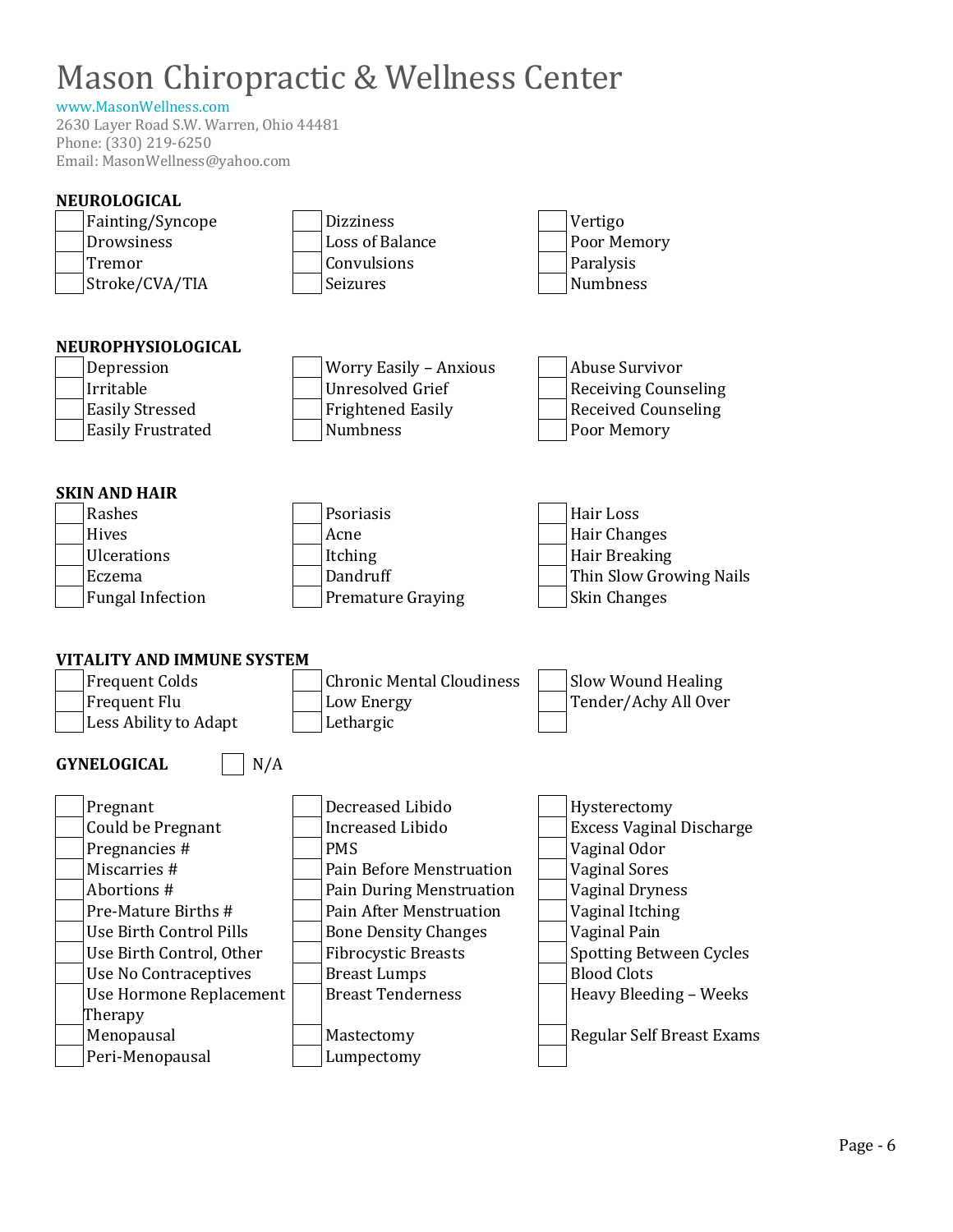#### [www.MasonWellness.com](http://www.masonwellness.com/)

2630 Layer Road S.W. Warren, Ohio 44481 Phone: (330) 219-6250 Email: MasonWellness@yahoo.com

### **GYNELOGICAL – Continued**  Age of Menarche? Years Old Age of Menopause? The Years Old Date of Last PAP Smear? Result of Last PAP Smear? Date of Last Mammogram? Result of Last Mammogram?

#### **CURRENT MENSES:**

| Length of Cycle:       |
|------------------------|
| Duration of Flow?      |
| Number Days per Month: |
| Number of Days (of     |
| Bleeding):             |

**\*\*\*\* Please MARK** any areas of pain on the diagram located on this form \*\*\*\*

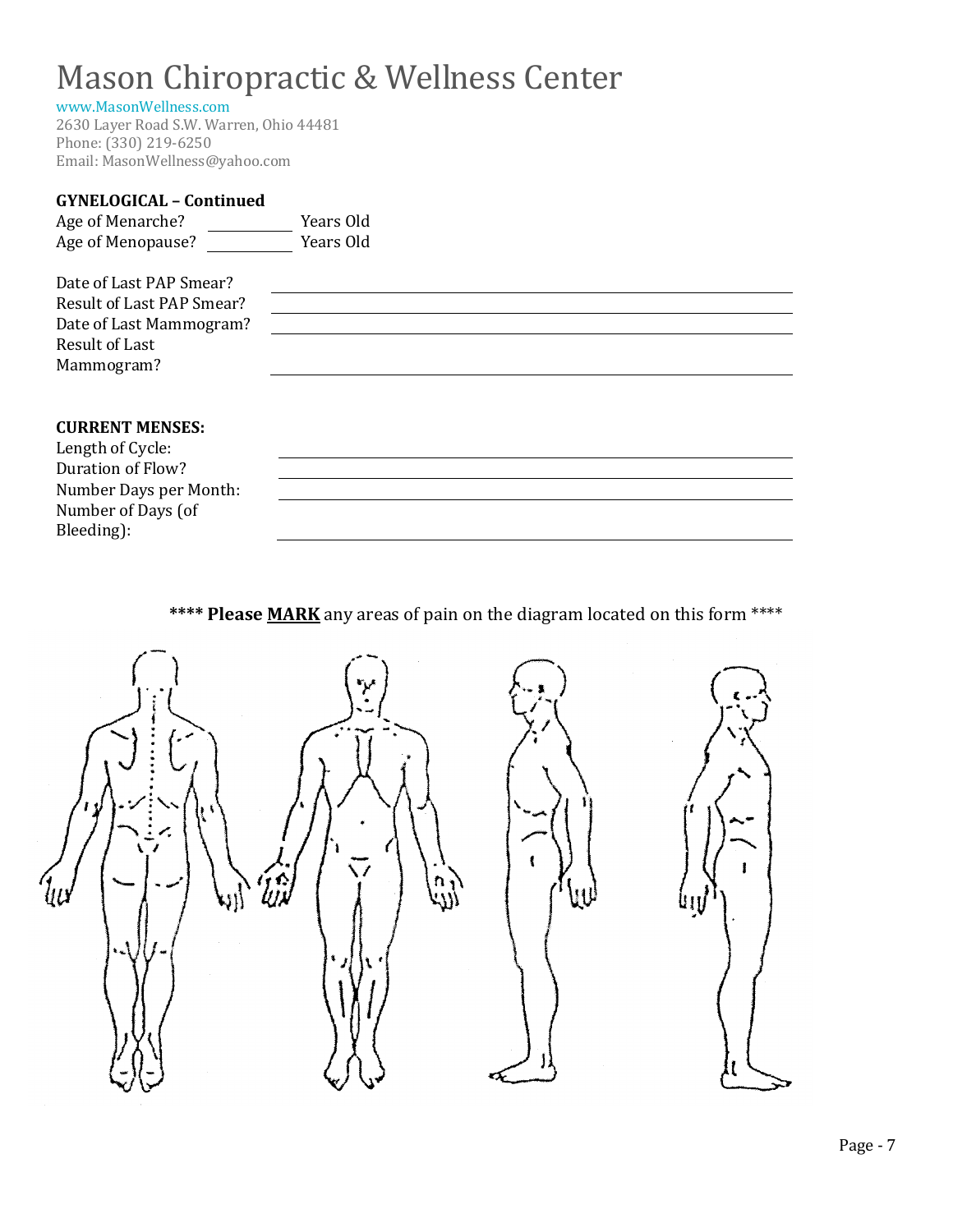[www.MasonWellness.com](http://www.masonwellness.com/)

2630 Layer Road S.W. Warren, Ohio 44481 Phone: (330) 219-6250 Email: MasonWellness@yahoo.com

# **Consent to Treatment Form**

#### **Informed Consent for Acupuncture Treatment**

I consent to the performance of acupuncture and other Oriental Medicine procedures. I understand that such procedures may include, but are not limited to acupuncture, moxibustion, cupping & Graston (dermal friction technique), electrical stimulation, infrared heat lamp, breathing techniques, Chinese or Western herbal medicine, and nutritional counseling based on traditional Chinese medical theory.

#### **Acupuncture**

There is an energetic system of the body that provides control and coordination to the billions of processes inside the body that take place every second. The ancient Chinese organized and categorized these energy pathways into the system that is now known as acupuncture meridians. These meridians represent channels of energy flow through which coordination and control of the body's systems occur. As this meridian system works to maintain health it can also become impaired. When this happens decreased health can result. Acupuncture is a technique that utilizes specific, fine stainless steel needles inserted at specific points in the body in an attempt to normalize physiological function by correcting imbalances of these energy pathways. **Moxibustion** is the application of indirect heat by burning a stick of compressed Folium Artemisia vulgaris, commonly known as Mugwort, over acupuncture points. (At our clinic we use an infrared heat lamp instead of compressed Folium Artemisia vulgaris).

**Cupping** utilizes round suction cups over a large muscular area (such as the back) to enhance blood circulation to the designated area.

I have been informed that in all acupuncture treatments only sterile, disposable needles are used according to the Clean Needle Technique protocol, to ensure the safest acupuncture treatment possible.

I have been informed that acupuncture is a safe method of treatment, but may have some side effects, including bruising, numbness or tingling, dizziness or fainting, minor swelling, bleeding, hematoma may occur at the site of insertion and may last a few days. A sensation of lightheadedness may occur after acupuncture treatment. I will immediately notify the acupuncturist if I experience any symptoms or problems. I understand that I should not make significant movements while the needles are being inserted, manipulated, retained, or removed. I am relying on Dr. Mason to exercise judgment during the course of my treatment, trusting that, based upon facts then known, this treatment plan is appropriate and in my best interests. I understand that acupuncture and other Oriental Medicine procedures are not substitutes for treatment by my medical doctor. Also, at any given time throughout the treatment, I may request the practitioner to stop, modify or change the treatment plan.

I state that I do not have the following conditions: pregnancy, bleeding disorders, pacemaker, local infections; or am currently taking anticoagulants. If I have any of the above conditions, I have listed them here:

\_\_\_\_\_\_\_\_\_\_\_\_\_\_\_\_\_\_\_\_\_\_\_\_\_\_\_\_\_\_\_\_\_\_\_\_\_\_\_\_\_\_\_\_\_\_\_\_\_\_\_\_\_\_\_\_\_\_\_\_\_\_\_\_\_\_\_\_\_\_\_\_\_\_\_\_\_\_\_\_\_\_\_\_\_\_\_\_\_\_ \_\_\_\_\_\_\_\_\_\_\_\_\_\_\_\_\_\_\_\_\_\_\_\_\_\_\_\_\_\_\_\_\_\_\_\_\_\_\_\_\_\_\_\_\_\_\_\_\_\_\_\_\_\_\_\_\_\_\_\_\_\_\_\_\_\_\_\_\_\_\_\_\_\_\_\_\_\_\_\_\_\_\_\_\_\_\_\_\_\_ \_\_\_\_\_\_\_\_\_\_\_\_\_\_\_\_\_\_\_\_\_\_\_\_\_\_\_\_\_\_\_\_\_\_\_\_\_\_\_\_\_\_\_\_\_\_\_\_\_\_\_\_\_\_\_\_\_\_\_\_\_\_\_\_\_\_\_\_\_\_\_\_\_\_\_\_\_\_\_\_\_\_\_\_\_\_\_\_\_\_

\_\_\_\_\_\_\_\_\_\_\_\_\_\_\_\_\_\_\_\_\_\_\_\_\_\_\_\_\_\_\_\_\_\_\_\_\_\_\_\_\_\_\_\_\_\_\_\_\_\_\_\_\_\_\_\_\_\_\_\_\_\_\_\_\_\_\_\_\_\_\_\_\_

\_\_\_\_\_\_\_\_\_\_\_\_\_\_\_\_\_\_\_\_\_\_\_\_\_\_\_\_\_\_\_\_\_\_\_\_\_\_\_\_\_\_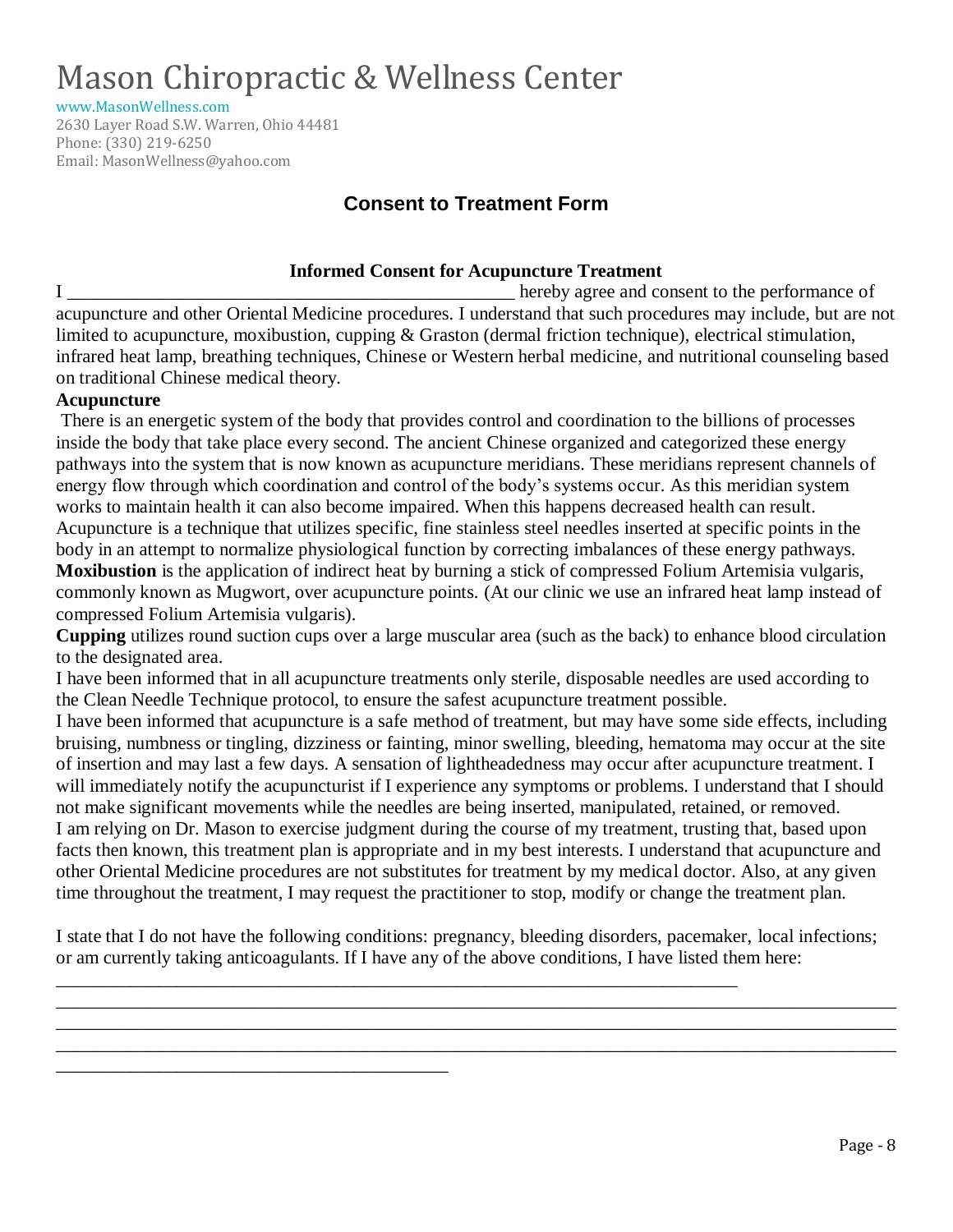[www.MasonWellness.com](http://www.masonwellness.com/)

2630 Layer Road S.W. Warren, Ohio 44481 Phone: (330) 219-6250 Email: MasonWellness@yahoo.com

By voluntarily signing below I, \_\_\_\_\_\_\_\_\_\_\_\_\_\_\_\_\_\_\_\_\_\_\_\_\_\_, hereby certify that I have read this entire form, have been told about the risks and benefits of acupuncture and other procedures, and have had an opportunity to ask questions and that I consent to treatment with the modalities described above. I intend this consent form to cover the entire course of treatment to be performed for my present condition and for any future condition(s) for which I seek treatment.

\_\_\_\_\_\_\_\_\_\_\_\_\_\_\_\_\_\_\_\_\_\_\_\_\_\_\_\_\_\_\_\_\_\_\_\_\_\_\_\_\_\_\_\_ \_\_\_\_\_\_\_\_\_\_\_\_\_\_\_\_\_\_\_\_\_\_\_\_\_\_\_\_

Print Name of Patient Signature of Patient

Date: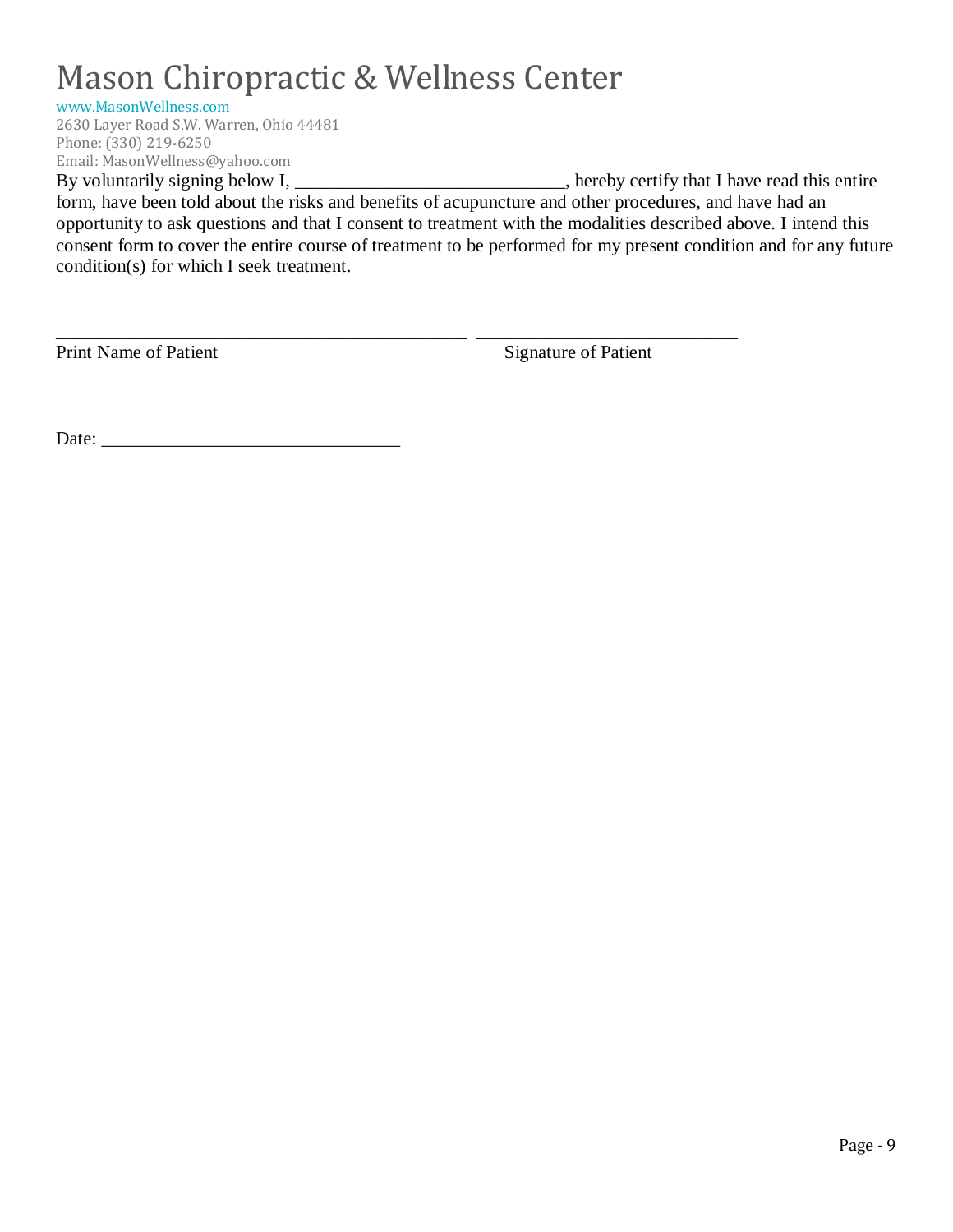[www.MasonWellness.com](http://www.masonwellness.com/)

2630 Layer Road S.W. Warren, Ohio 44481 Phone: (330) 219-6250 Email: MasonWellness@yahoo.com

**HIPPA**

**Notice of Privacy Practices**

### **This notice describes how health information about you may be used and disclosed, and how you can get access to this information. Please review it carefully.**

Respect for patient privacy is highly valued at our office. As required by law, we will protect the privacy of your health information that may reveal your identity and provide you with a copy of this notice which describes the health information policy procedures of our office when providing healthcare services.

### **Required permission to use and disclose your protected health information.**

We will obtain a one-time general written consent to use and disclose your health information in order to treat you, obtain payment for that treatment, and conduct office operations. This general written consent will be obtained the first time we provide you with the treatment services. This general written consent is a broad permission that does not have to be repeated each time treatment is provided.

### **How we may use and disclose your health information.**

\_\_\_\_\_\_\_\_\_\_\_\_\_\_\_\_\_\_\_\_\_\_\_\_\_\_\_\_\_\_\_\_\_\_\_\_\_\_\_\_\_\_\_\_\_\_\_\_\_\_\_ \_\_\_\_\_\_\_\_\_\_\_\_\_\_\_\_\_\_\_\_\_\_\_\_

### **Uses and disclosures**

We use health information about you for treatment, to obtain payment for treatment, for administrative purposes and to evaluate the quality of the care that you receive. Continuity of care is part of treatment and your records may be shared with other providers to whom you are referred. We may disclose identifiable health information about you without your authorization in some situations as required by law, but beyond those situations, we will ask for your written authorization before using or disclosing any identifiable health information on you.

### **Your rights**

In most cases, you have the right to look at or get a copy of health information about you at the office. You also have the right to receive a list of certain types of disclosures of your information that we made. If you believe that information in your record is incorrect, you have the right to request that we correct the existing information.

### **Our legal duty**

We are required by law to protect the privacy of your information, provide this notice about our information practices, follow the information practices that are described in this notice and seek your knowledge meant of receipt of this notice.

Patient signature Date